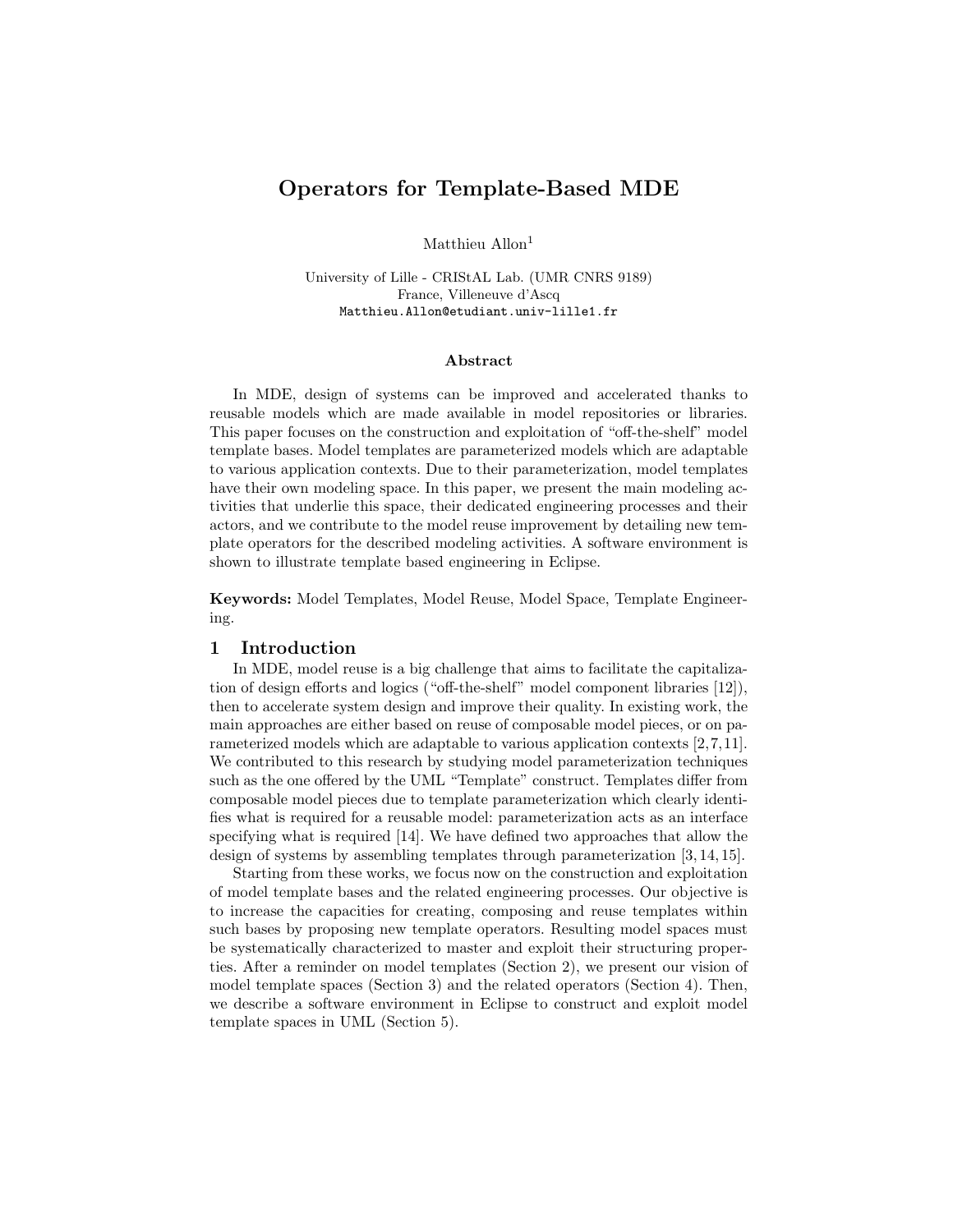### 2 Aspectual Templates in UML

UML Templates [\[1\]](#page-5-7) allow to capture modeling constructs which expose some of their constituents as parameters. Such constructs can be classes or packages (but not only). To specify its parameterization, a template owns a signature, which is a list of formal parameters where each one designates an element that is part of the templated model. It is the intent of templates to be reused. For template application, the standard defines a specific "template binding" relationship which allows to specify how the content of a base model is derived from a template through the substitution of its parameters.

In UML, template parameters form an unstructured set of model elements so that the construct is general and permissive enough to render much of model parameterization needs such as the modeling of generic classes (such as C++ templates) [\[16\]](#page-5-8), the capture of Design Patterns [\[17\]](#page-5-9), View [\[10\]](#page-5-10) or Aspect Oriented Modeling [\[13\]](#page-5-11). In [\[18\]](#page-5-12), we proposed a compatible enhancement of UML templates (Aspectual Templates). It consists in enforcing templates to have a full model as parameter (*parameter model*) to improve their consistency, notably for aspectual usages, but also to better specify the model of systems to which the functionalities will apply. Following this, the binding mechanism has been adapted to enable substitution of the model parameter by a conforming substructure of the base model.

Figure [1](#page-1-1) gives an example of such an enhanced template: the observer pattern template is applied to a base model (the *CarHiringSystem* application context) for installing functionalities between an agency and a client for observing car availability. Each substitution in the binding follows the same mechanism as the one described for the Subject and Agency bound elements: Subject is bound to Agency, so all constituents of Subject are injected in Agency.

One can observe that (1) the template parameters (see the superimposed dashed box) form the *parameter model* and  $(2)$  its structure is well-preserved by the substituted elements in the binding.

<span id="page-1-1"></span>

Fig. 1: Template application

The previous template construct and application mechanism allow to design complex systems from assemblies of templates but also to obtain richer templates from existing ones.

# <span id="page-1-0"></span>3 Template Based Model Engineering

On the basis of the previous model template technique, specific modeling spaces with their engineering practices and automatic processes emerge. Fig[.2](#page-2-1)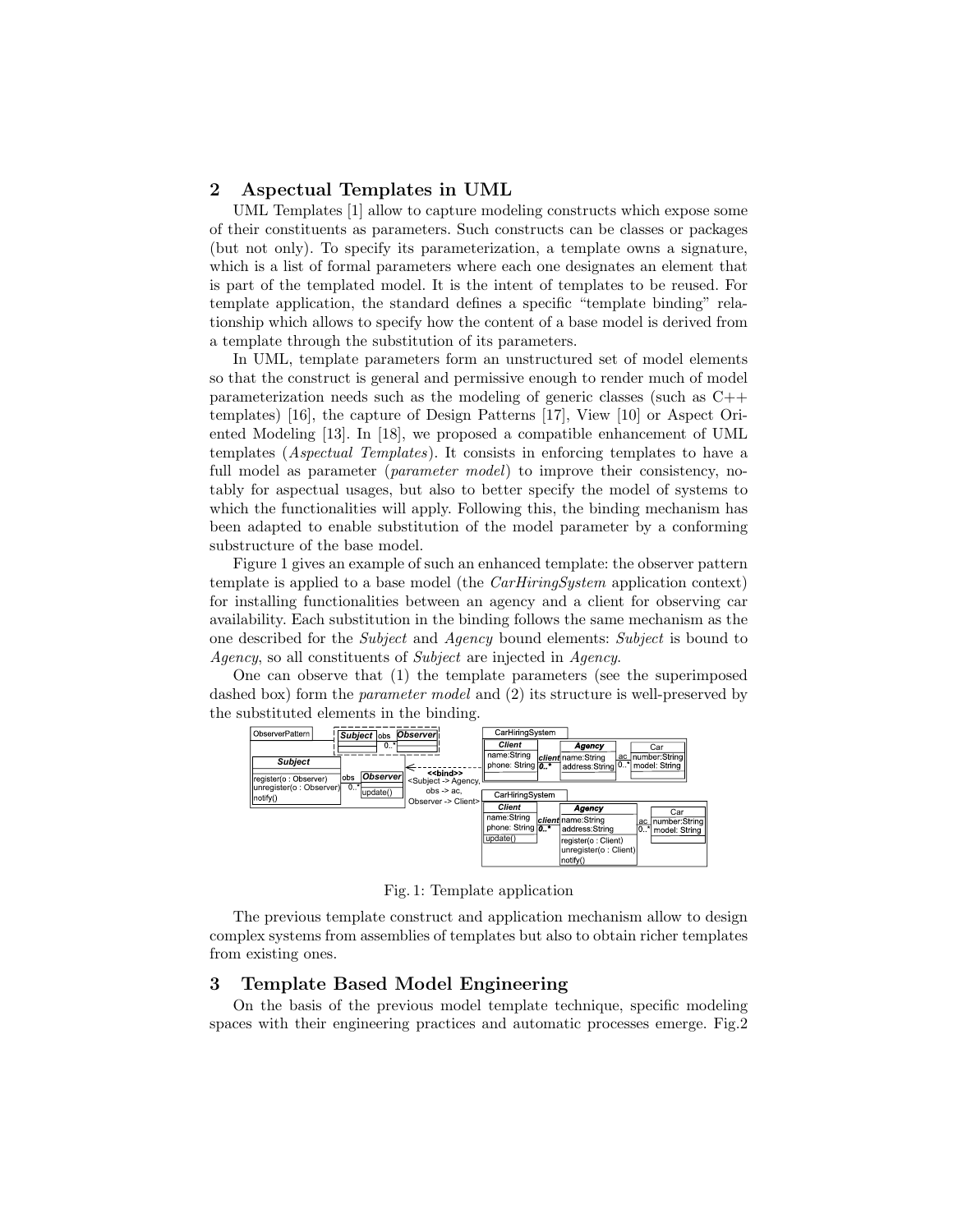<span id="page-2-1"></span>shows an illustration of such a modeling space with involved actors and activities around a model repository containing templates and models that they share.



Fig. 2: Template Based Model Engineering

In this modeling space, designers of model templates are mainly concerned with "design for reuse" and the constitution of libraries. They have to identify candidate models of functionnalities and render them as model templates for enabling their reuse. Several activities (see Fig[.2\)](#page-2-1) are of interest for this engineering task :

- New template creation by the parameterization of unparameterized models from the selection of model constituents (activity (A)).
- Composition of existing templates in order to build richer ones, by template merging or template-to-template binding (activity (B)).
- Decomposition of a previously identified complex template which leads to identify finer ones (activity (C)).
- Induction of new templates from previously designed models of systems which share common functionalities (activity (D)).

Application modelers are much concerned with "design by reuse" methodology (right of Fig[.2\)](#page-2-1). From template designers, they get the possibility to exploit model templates for their application needs in a safe manner through "template binding". This latter allows complex system construction by successive application of templates.

All these practices must be controlled in an homogeneous and consistent manner. This requires a precise formalization and characterization of model templates as well as their relationships and dedicated operators.

### <span id="page-2-0"></span>4 Aspectual Template Operators

To support activities described previously, we can think of many useful template operators. To our knowledge, there are approaches using templates [\[2,](#page-5-1) [8,](#page-5-13) [9\]](#page-5-14) and other offer model operator  $[4, 5, 7]$  $[4, 5, 7]$  $[4, 5, 7]$ . However, neither approach offers operators on templates, i.e. operators considering model parameterization. Table [1](#page-3-1) gives the studied operators, with their functional signature (operands and result), their meaning description and their related activity.

In our previous work, we deeply studied the operators for applying templates through substitutions of their parameters that are the apply [\[14\]](#page-5-4) and the instan-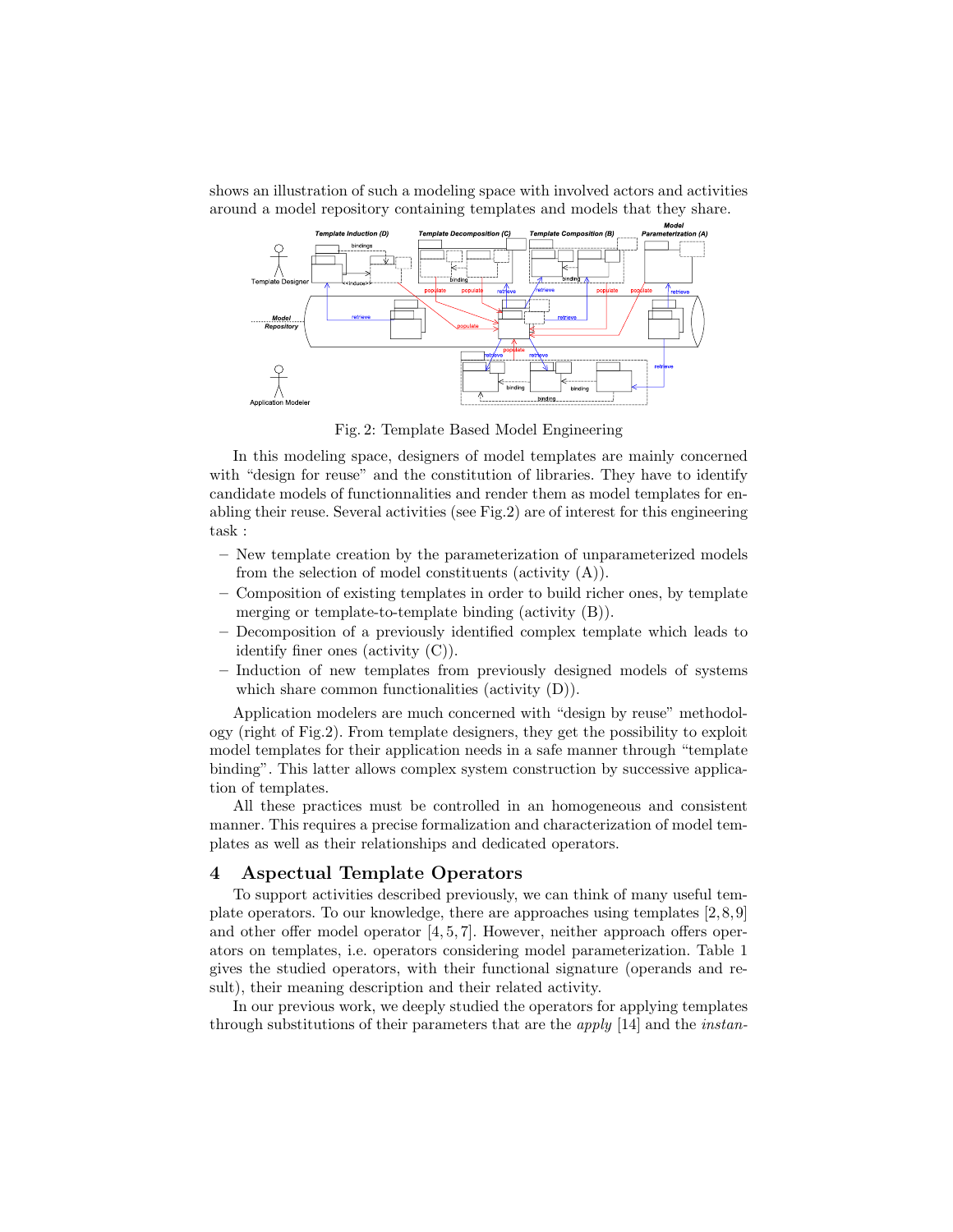<span id="page-3-1"></span>

| <b>Operators</b> | Signature                                             | Explanation                                                                                                                                             | Modeling<br>Activities |
|------------------|-------------------------------------------------------|---------------------------------------------------------------------------------------------------------------------------------------------------------|------------------------|
| Promote          | $AT \times Core$ constituents $\rightarrow AT$        | New template with template constituents<br>promoted to the parameter model.                                                                             | Parameterization       |
| Restrict         |                                                       | $AT \times Parameter$ constituents $\rightarrow AT$ New template with parameters which are<br>restricted to not parameterized template<br>constituents. |                        |
| Apply            | $AT \times AT \times Substitution Set \rightarrow AT$ | New template by injecting template con-<br>stituents in a second template.                                                                              | Composition            |
| Instantiate      |                                                       | New template by replacing template con-<br>stituents by selected other constituents in a<br>second template.                                            |                        |
| Merge            | $AT \times AT \rightarrow AT$                         | New template by merging two templates.                                                                                                                  |                        |
| <b>Extract</b>   | $AT \times Core$ constituents $\rightarrow AT$        | New template by extracting constituents<br>from a template.                                                                                             | Decomposition          |

Table 1: Studied Operators

tiate [\[3\]](#page-5-5) operators, while the merge operator corresponds to the UML one [\[1\]](#page-5-7). We are currently studying the remaining ones.

<span id="page-3-2"></span>Fig[.3](#page-3-2) illustrates the promote operator that can be used for adapting aspectual template parameters for new application contexts. This is done by giving a parameter status to template constituents. The restrict operator performs dually: it allows to remove model elements in the parameter model.

| ObserverPattern I                                             | <b>Subject</b>                         | <b>lObserverPatternPrimel</b><br>Observer<br><b>Subject</b> lobs                                                       |
|---------------------------------------------------------------|----------------------------------------|------------------------------------------------------------------------------------------------------------------------|
| <b>Subiect</b>                                                |                                        | $0$ .<br><b>Subiect</b>                                                                                                |
| register(o: Observer)<br>unregister(o: Observer)<br>Inotify() | Observer<br>lobs<br>. 0.*'<br>update() | <b>Observer</b><br>lobs<br>(register(o: Observer)<br>$\overline{0}$<br>unregister(o: Observer)<br>update()<br>(Inotify |

*promote ( ObserverPattern, {obs, Observer}) = ObserverPatternPrime*

#### Fig. 3: Promote Operator

Both previous operators are useful to allow a template designer to create various versions of a template, i.e. templates with the same constituents, but with different parameter models. This is interesting for applications designers to compose a template  $1$  with a model which does not need a binding with all parameter constituents. Concerning the third new operator, extract, it allows a template designer to obtain a part of template, which can be useful to extract, for instance, design patterns from others (e.g. a singleton from a factory).

#### <span id="page-3-0"></span>5 EMF technology

We are implementing a software environment dedicated to template based model engineering in Eclipse, with plugins based on the official EMF (Eclipse Modeling Framework), UML and OCL plugins. They offer core functionalities to specify and verify templates well-formedness and their binding in a compliant way with UML thanks to a specific profile. In addition, these plugins provide original facilities to support other modeling tasks targeting templates or user assistance (e.g. signatures and bindings inference and automatic completion). All these functionalities are reusable for modeling tools handling model templates.

<sup>&</sup>lt;sup>1</sup>For instance, representing a design pattern.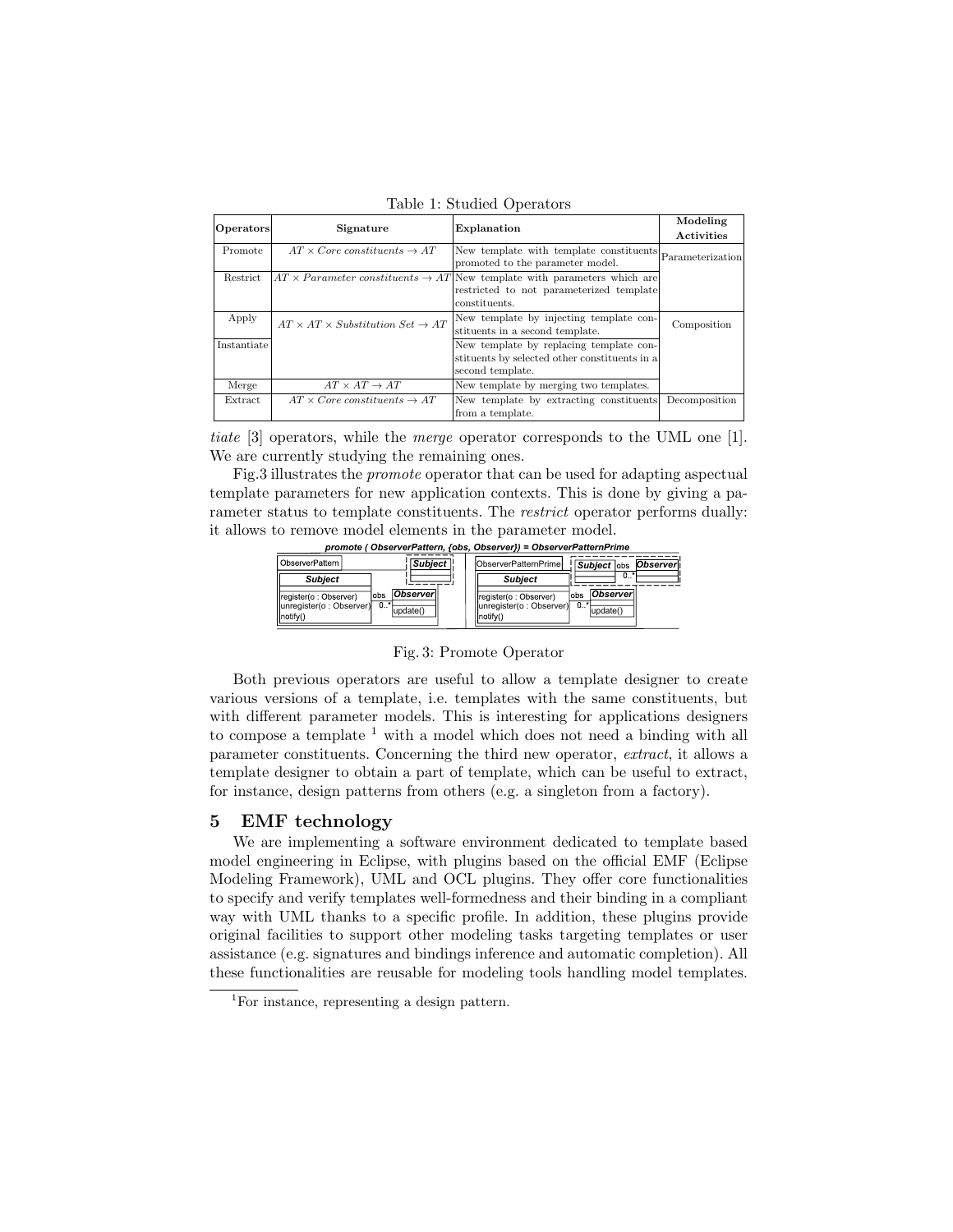<span id="page-4-0"></span>In our case, they are experimented through an in-progress case study<sup>[2](#page-0-1)</sup> in a CASE tool prototype<sup>[3](#page-0-1)</sup> (see Fig. [4\)](#page-4-0).



Fig. 4: Tooling - Instantiate operator example

Following main features are currently under study to support plain template based engineering:

- An engine for determining inclusion and typing relationships between templates and their constituents. Such relationships should permit template hierarchical structuring, useful to template-based activities. We are developing this by exploiting our generic submodel engine [\[6\]](#page-5-17).
- A richer set of template operators. Currently, only parameterization, merging, instantiation and aspectual binding with their checking, completion and inference facilities are available. Other operators are under study.
- Template searching capacities in model repositories. Using the relationships above, a searching system similar to the one described in [\[19\]](#page-5-18) but specific to templates can be developed. From a selected template, this system will enable to find similar templates according to its constituents into repositories and hierarchically present them.

# 6 Conclusion

In this paper, starting from our previous work, we sketch the model template modeling space and its associated engineering. This work presents new operators, a general method for developing and using the templates, and describes a workin-progress tool to support the management and use of templates.

Defining the envisioned set of operators raises a large number of issues, and first results with the in-progress case study shown that there are still many open questions: the operator semantics and usages, their algebraic properties and composition. However, more Fundamental issues need to be investigated to the help of full template-based modeling and engineering, especially the questions of model inclusion and model typing within the same meta-modeling space [\[6\]](#page-5-17).

 $\rm{^2The}$  case study concerns the modeling of a REST News Server using design patterns.

 $^3$ [http://www.cristal.univ-lille.fr/caramel/MBE\\_Template/](http://www.cristal.univ-lille.fr/caramel/MBE_Template/)